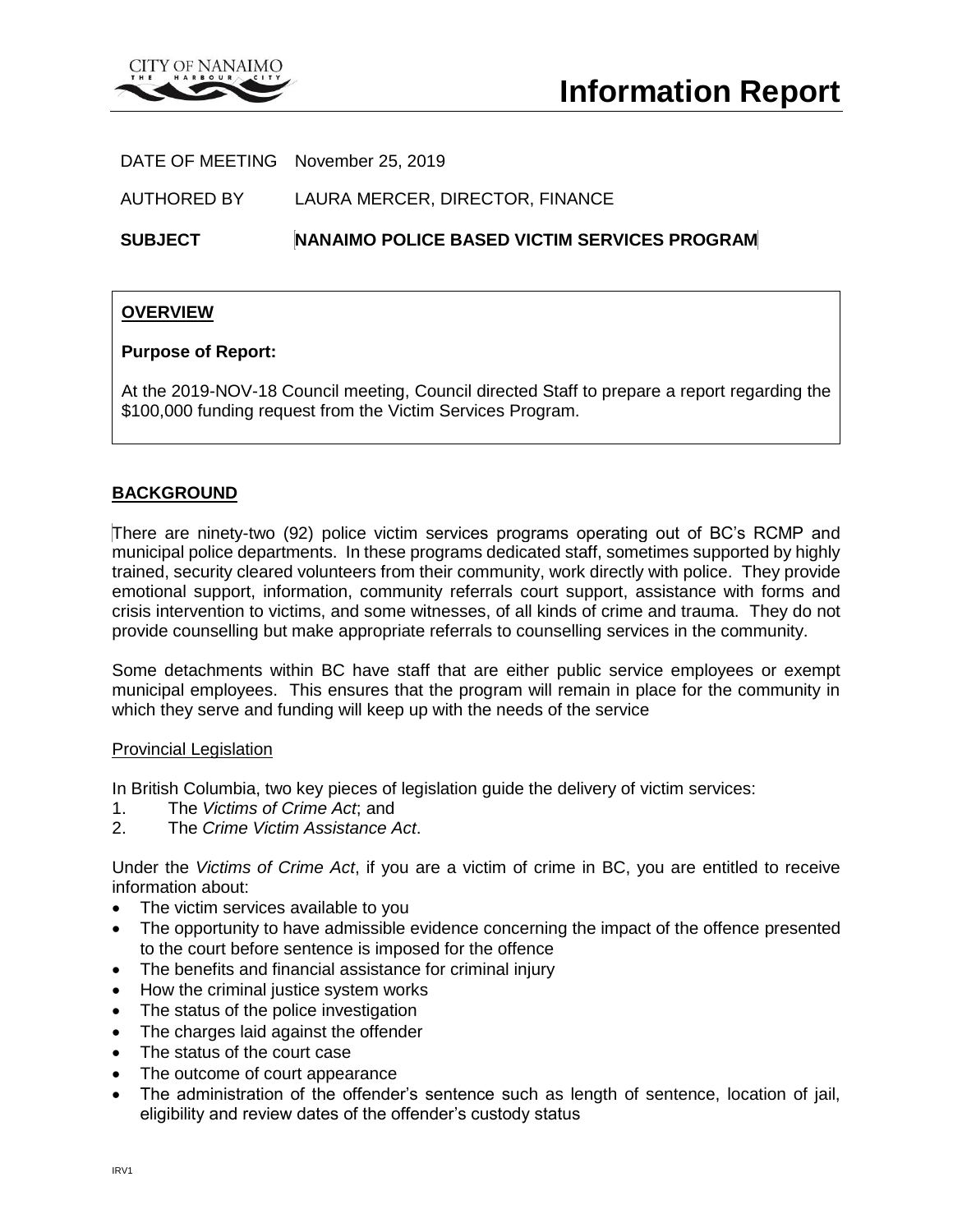

• Your rights to privacy

The *Crime Victim Assistance Act* applies to those who have been injured physically or psychologically as a result of certain crimes. Under this *Act*, victims of certain types of crime are eligible for compensation to assist with the costs of criminal injuries. For example, one may qualify for counselling expenses or medical expenses not covered by medical service plan and income support.

### Federal Legislation

On 2015-JUL-23, the Canadian Victims Bill of Rights came into force providing victims of crimes with statutory rights at the federal level to information, protection, participation and restitution, and ensures that a complaint process is in place for breaches of these rights. The Canadian Victims Bill of Rights:

- defines who victims of crime are and who can act on their behalf.
- legislates the rights of victims to: Information, Protection, Participation and Restitution.
- sets out conditions limiting the exercising of rights and administering of the bill.
- introduces new measures to support rights to information, protection, participation, restitution and remedy.

### Nanaimo Police Based Victim Services

Nanaimo Victim Services was established in Nanaimo prior to 1989 and was funded by the Province and the City of Nanaimo. Their office was located in the Community Services Building on Fitzwilliam Street with one (1) manager and one (1) volunteer.

In 1994, the Nanaimo Police Based Victim Services Society was incorporated.

In 2004, a new manager was hired following the retirement of the previous manager. Along with hire of the new manager, the Society also provided funding for an assistant manager and the volunteers continued to support the two (2) staff members. By 2004, Victim Services had moved into the old library building on Fitzwilliam Street alongside the Community Policing Unit of the Nanaimo Detachment.

Today, the Nanaimo Police Based Victim Services is a non-profit society with three (3) main funding sources:

- 1. The Province Ministry of Solicitor General and Public Safety
- 2. The City of Nanaimo
- 3. Regional District of Nanaimo

The Society, which funds the services of one (1) full time program manager, one (1) full time assistant manager, and two (2) part time staff members that work a total of three (3) days per week runs the Nanaimo RCMP Victim Services program. Eight (8) volunteers support the paid members of the Nanaimo Victim Services Unit.

Staff and volunteers can provide information of the status of a police investigation and the justice system. They can also assist with filling out Crime Victim Assistance Forms, Victim Impact Statements, Correctional Services of Canada Forms and Restitution.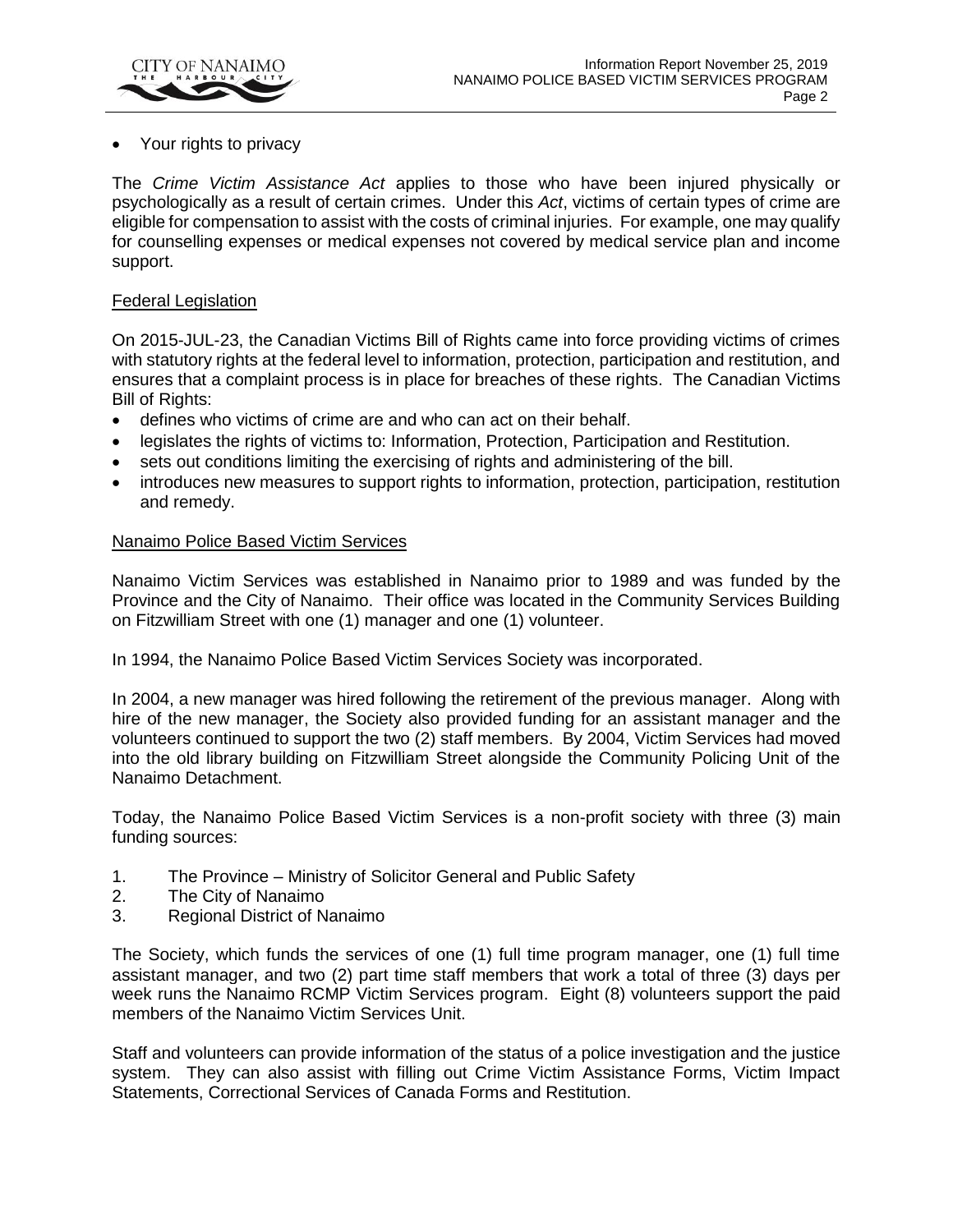

Staff also provide information on the role of the various players in the justice system, the practicalities of testifying as a witness and updates on court appearances and accompany victims and witnesses to court.

The Nanaimo Police Based Victim Services now resides within the RCMP Nanaimo Detachment at 303 Prideaux Street where they presently have their office space. Each manager has an office and there are two (2) workstations for the volunteers and the part time paid staff.

Summary of Funding 2010 – 2019:

|                                                     | 2010  | 2011                                                                                                         | 2012  | 2013  | 2014  | 2015  | 2016  | 2017  | 2018  | 2019  |
|-----------------------------------------------------|-------|--------------------------------------------------------------------------------------------------------------|-------|-------|-------|-------|-------|-------|-------|-------|
| <b>Operating Grant</b><br><b>Space Rental Grant</b> | 6,809 | \$ 48,229 \$ 48,229 \$ 48,229 \$ 48,229 \$ 53,229 \$ 53,229 \$ 53,229 \$ 53,229 \$ 53,229 \$ 53,229<br>6.809 | 6.809 | 6.809 | 6.809 | 6,809 | 6.809 | 6.809 | 6.806 | 6,804 |
|                                                     |       | \$ 55,038 \$ 55,038 \$ 55,038 \$ 55,038 \$ 60,038 \$ 60,038 \$ 60,038 \$ 60,038 \$ 60,035 \$ 60,033          |       |       |       |       |       |       |       |       |

## **DISCUSSION**

At the 2019-NOV-13 Special Finance and Audit Committee meeting, Jennifer McAskill, Nanaimo Police Based Victim Services Society Board Co-Chair, and Cheryl Zapotichny, Nanaimo RCMP, Victim Services Program Manager, gave a presentation with the following ask:

 That the City of Nanaimo increase their funding of the program to cover two (2) full time positions, including benefits. (This request is equivalent to \$100,000),

or,

• If this is not possible, we request the City of Nanaimo increase their funding of the program to cover one (1) and a half full time positions, including benefits. (This request is equivalent to \$75,000.),

or,

 If this is not possible, we request the City of Nanaimo increase their funding of the program to cover one (1) full time position, including benefits. (This request is equivalent to \$50,000.)

At that meeting, the Committee recommend that Council direct Staff to prepare a report regarding the \$100,000 funding request from the Victim Services Program and that letters be sent to the Ministry of Public Safety and Solicitor General, and the Regional District of Nanaimo requesting that they increase funding to the Victim Services Program.

In their presentation, Ms. McAskill and Ms. Zapotichny expressed that the current workload and the complexity of the files is becoming too much for the small Victim Services group that supports the Nanaimo Detachment. Support is not only provided to primary victims, but also to secondary victims – family/friends/witnesses, etc. In any given week, one of the managers attends court with victims to provide support. In some weeks, they can attend court three (3) out of five (5) days.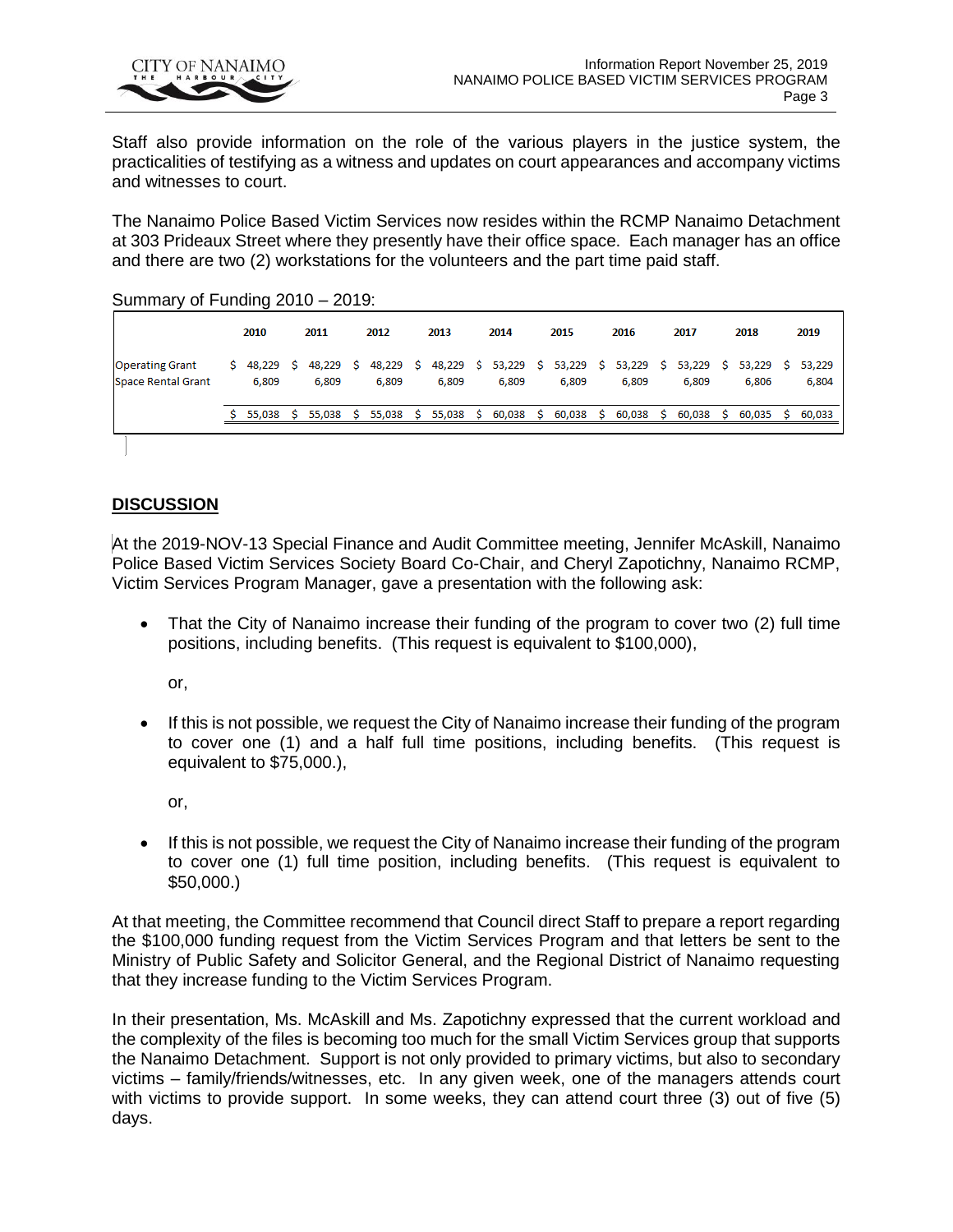

Although the RCMP recognizes Victim Services to be an integral component of the continuum of comprehensive police services delivered to the citizens of Canada, E Division (Headquarters for the BC RCMP) provides no monetary support to the Nanaimo Police Based Victim Services Society. The service the RCMP provides is that the commanding officer of the Division recognizes the Society to enable them to provide the victim services program to the Nanaimo area. Support and/or guidance comes from the E Division Program Director.

There is always a risk that the Nanaimo Police Based Victim Services program could collapse at the Nanaimo Detachment due to funding and staffing challenges. Should that happen, it would become the responsibility of the RCMP members to provide these services to the public.

Staff are finding that funding for the program is not keeping pace with requirements. All volunteers and staff are required to pass an enhanced reliability security clearance, which sometimes can take up to a year to process. This along with the emotional demands of the position can make it challenging to attract and maintain volunteers. Additional staffing will help improve consistency of service for clients and compassion fatigue for staff and volunteers.

### Financial Implications

The funding for the Nanaimo Police Based Victim Services program is a line item in the 2019 – 2023 Financial Plan. As this is an ongoing operating cost, any increase to the budget will be funded from general taxation.

The approximate impact on the 2020 property tax increase is as follows:

| 1. Funding of two (2) new full time positions (\$100,000)         | 0.09%    |
|-------------------------------------------------------------------|----------|
| 2. Funding of one and a half (1.5) full time positions (\$75,000) | 0.07%    |
| 3. Funding of one (1) full time position (\$50,000)               | $0.05\%$ |

# **CONCLUSION**

Based on the information presented, Council will need to determine what level, if any, of additional funding they will approve during the 2020 – 2024 Financial Plan deliberations.

# **SUMMARY POINTS**

- Victim Service programs operate out of RCMP and municipal police departments to provide emotional support, information, community referrals court support, assistance with forms and crisis intervention to victims, and some witnesses, of all kinds of crime and trauma.
- Nanaimo Victim Services was established in Nanaimo prior to 1989 and the Society was incorporated in 2004.
- Currently, the Nanaimo Victim Services has:
	- $\circ$  one (1) full time program manager,
	- o one (1) full time assistant manager, and